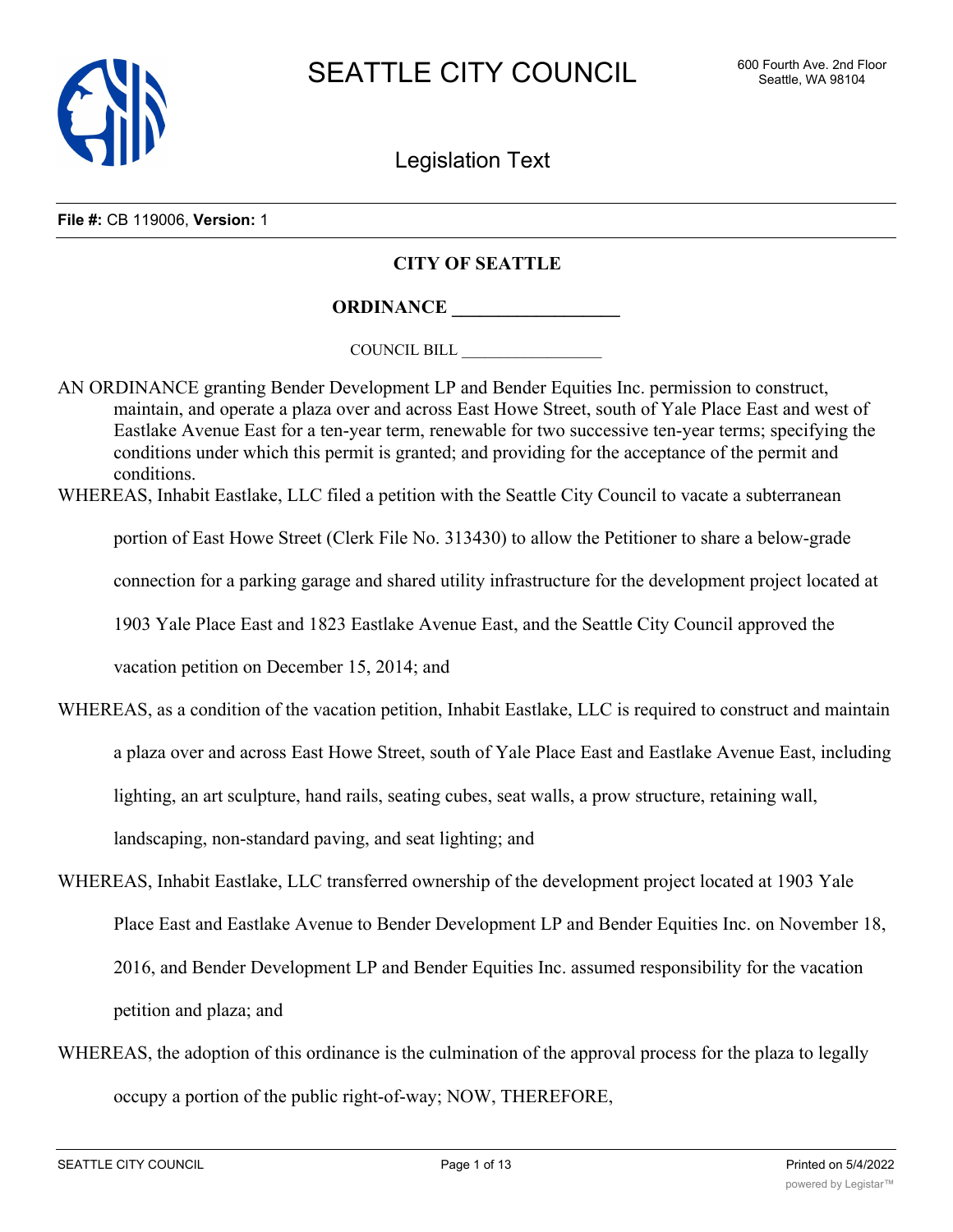# **BE IT ORDAINED BY THE CITY OF SEATTLE AS FOLLOWS:**

Section 1. **Permission.** Subject to the terms and conditions of this ordinance, the City of Seattle ("City")

grants permission (also referred to in this ordinance as a permit) to Bender Development LP and Bender

Equities Inc., and its successors and assigns as approved by the Director of the Seattle Department of

Transportation ("Director") according to Section 14 of this ordinance (the party named above and each such

approved successor and assign is referred to as "Permittee"), to construct, maintain, and operate a plaza,

including lighting, an art sculpture, hand rails, seating cubs, seat walls, a prow structure, retaining wall,

landscaping, non-standard paving, and seat lighting and related appurtenances, (collectively referred to as

"plaza"); over and across East Howe Street, south of Yale Place East and west of Eastlake Avenue East,

adjacent in whole or in part to the property legally described as:

THAT PORTION OF EAST HOWE STREET, ALSO KNOWN AS BLOOMFIELD STREET, HILTON ADDITION TO THE CITY OF SEATTLE, RECORDED IN VOLUME 3 OF PLATS, PAGE 157, RECORDS OF KING COUNTY, WASHINGTON, MORE PARTICULARLY DESCRIBED AS FOLLOWS;

COMMENCING AT A PUNCHED 5/8" BRASS PLUG IN CONCRETE IN CAST IRON CASE, DOWN 0.80' FEET, 5.00 FEET SOUTHERLY OF THE CENTERLINE OF EAST HOWE STREET, AS IT RUNS EAST, AND THE CENTERLINE OF EASTLAKE AVENUE EAST;

THENCE SOUTH 12°48'31" EAST, ALONG THE CENTERLINE OF EASTLAKE AVENUE EAST, A DISTANCE OF 10.46 FEET TO THE CENTERLINE OF EAST HOWE STREET AS IT RUNS WEST; THENCE NORTH 88°58'36" WEST, ALONG THE CENTERLINE OF SAID EAST HOWE STREET, A DISTANCE OF 40.44;

THENCE SOUTH 12°48'35" WEST, A DISTANCE OF 15.45 FEET TO THE NORTH LINE OF LOT 1, BLOCK 3, OF SAID HILTON ADDITION, BEING 1.82" WEST OF THE NORTHEAST CORNER OF SAID LOT 1, ALSO BEING THE TRUE POINT OF BEGINNING;

THENCE NORTH 88°58'36" WEST, A DISTANCE OF 76.86 FEET;

THENCE NORTH 60°27'03" WEST, A DISTANCE OF 62.82 FEET TO THE NORTH LINE OF SAID EAST HOWE STREET;

THENCE SOUTH 88°58'36" EAST, ALONG SAID LINE, A DISTANCE OF 124.67 FEET;

THENCE SOUTH 12°48'35" WEST, A DISTANCE OF 30.90 FEET TO THE TRUE POINT OF BEGINNING;

THE UPPER LIMIT OF VERTICAL SPACE CONTAINED WITHIN THIS DESCRIPTION SHALL BE AN ELEVATION OF 50.00 FEET;

THE LOWER LIMIT OF VERTICAL SPACE CONTAINED WITHIN THIS DESCRIPTION SHALL BE TO THE LOWEST LIMIT OF LEGAL OWNERSHIP;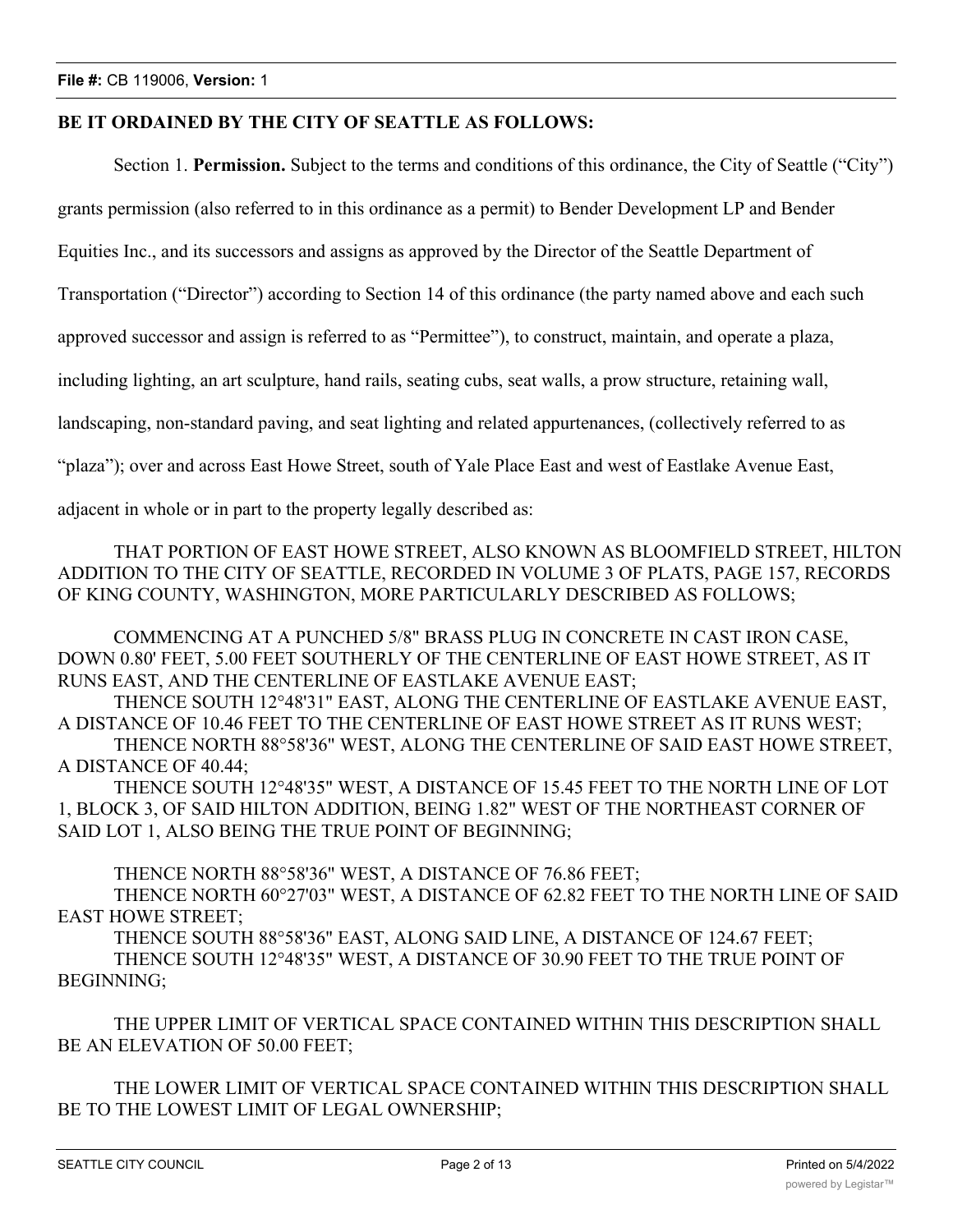SAID ELEVATIONS DESCRIBED HEREIN ARE EXPRESSED IN TERMS OF THE NORTH AMERICAN VERTICLE DATUM OF 1988 (NAVD 88) AS OF THE DATE OF THIS INSTRUMENT AND ARE BASED ON CITY OF SEATTLE BENCHMARK NUMBER "SNV-5117", BEING A 2" BRASS CAP, 0.5' SOUTH AND EAST OF THE INTERSECTION OF BACK OF SIDEWALKS AT THE SOUTHWEST QUADRANT OF THE INTERSECTION OF EASTLAKE AVENUE EAST AND FAIRVIEW AVENUE EAST, HAVING AN ELEVATION OF 37.54 FEET;

## SITUATE IN THE CITY OF SEATTLE, KING COUNTY, WASHINGTON.

The Permittee is required to install signage indicating that this plaza is public right of way and open for public use.

Section 2. **Term.** The permission granted to Permittee is for a term of ten years starting on the effective date of this ordinance and ending at 11:59 p.m. on the last day of the tenth year. Upon written application made by the Permittee at least 180 days before expiration of the term, the Director or the City Council may renew the permit twice, each time for a successive ten-year term, subject to the right of the City to require the removal of the plaza or to revise by ordinance any of the terms and conditions of the permission granted by this ordinance. The total term of the permission, including renewals, shall not exceed 30 years. The Permittee shall submit any application for a new permission no later than 180 days prior to the expiration of the then-existing term.

Section 3. **Protection of utilities.** The permission granted is subject to the Permittee bearing the expense of any protection, support, or relocation of existing utilities deemed necessary by the owners of the utilities, and the Permittee being responsible for any damage to the utilities due to the construction, repair, reconstruction, maintenance, operation, or removal of the plaza and for any consequential damages that may result from any damage to utilities or interruption in service caused by any of the foregoing.

Section 4. **Removal for public use or for cause.** The permission granted is subject to use of the street right-of-way or other public place (collectively, public place) by the City and the public for travel, utility purposes, and other public uses or benefits. The City expressly reserves the right to deny renewal, or terminate the permission at any time prior to expiration of the initial term or any renewal term, and require the Permittee to remove the plaza, or any part thereof or installation on the public place, at the Permittee's sole cost and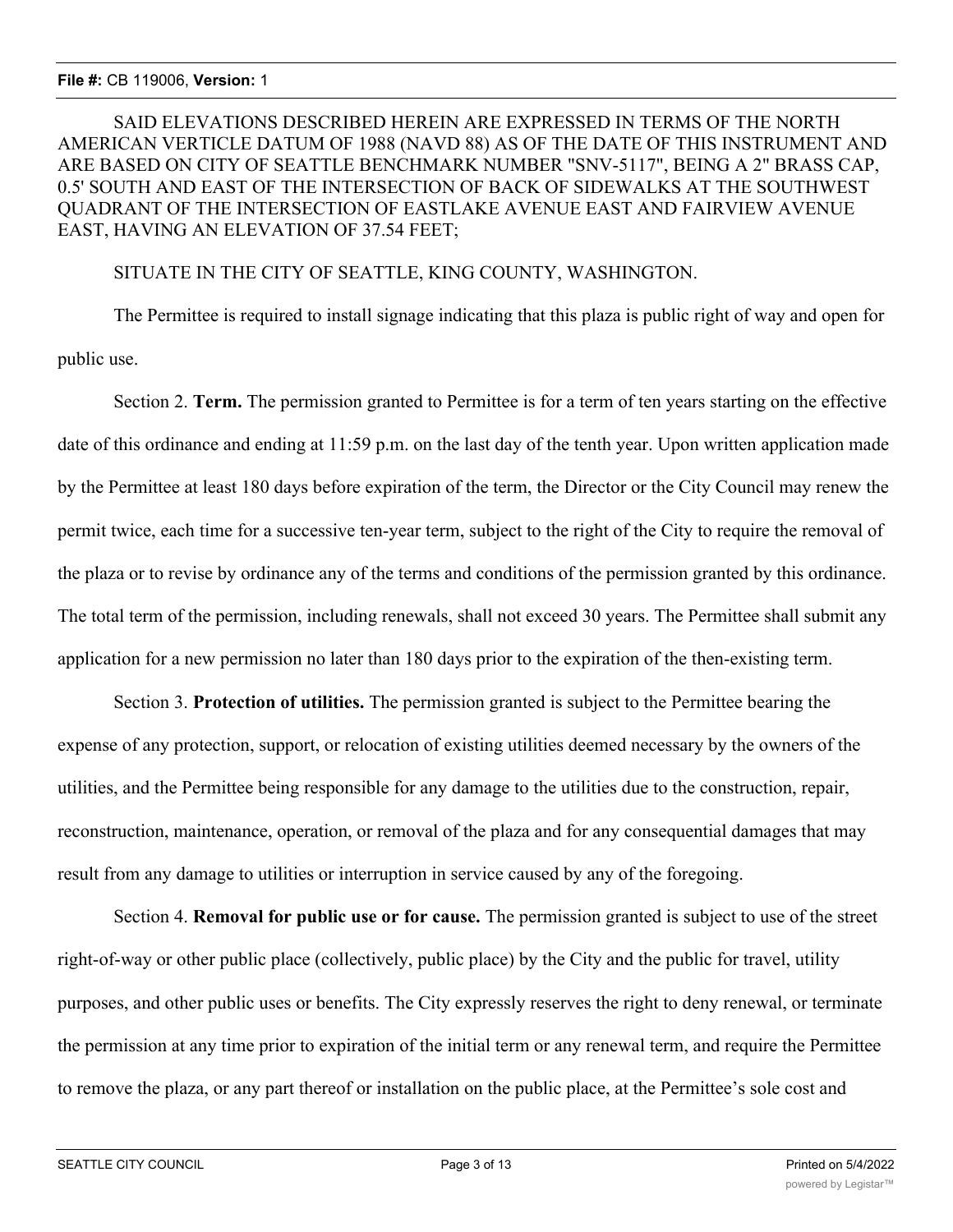expense in the event that:

(a) the City Council determines by ordinance that the space occupied by the plaza is necessary for any public use or benefit or that the plaza interferes with any public use or benefit; or

(b) the Director determines that use of the plaza has been abandoned; or

(c) the Director determines that any term or condition of this ordinance has been violated, and the violation has not been corrected by the Permittee by the compliance date after a written request by the City to correct the violation (unless a notice to correct is not required due to an immediate threat to the health or safety of the public).

A City Council determination that the space is needed for, or the plaza interferes with, a public use or benefit is conclusive and final without any right of the Permittee to resort to the courts to adjudicate the matter.

Section 5. **Permittee's obligation to remove and restore.** If the permission granted is not renewed at the expiration of a term, or if the permission expires without an application for a new permission being granted, or if the City terminates the permission, then within 90 days after the expiration or termination of the permission, or prior to any earlier date stated in an ordinance or order requiring removal of the plaza, the Permittee shall, at its own expense, remove the plaza and all of the Permittee's equipment and property from the public place and replace and restore all portions of the public place that may have been disturbed for any part of the plaza in as good condition for public use as existed prior to construction of the plaza and in at least as good condition in all respects as the abutting portions of the public place as required by Seattle Department of Transportation (SDOT) right-of-way restoration standards.

 Failure to remove the plaza as required by this section is a violation of Chapter 15.90 of the Seattle Municipal Code (SMC) or successor provision; however, applicability of Chapter 15.90 does not eliminate any remedies available to the City under this ordinance or any other authority. If the Permittee does not timely fulfill its obligations under this section, the City may in its sole discretion remove the plaza and restore the public place at the Permittee's expense, and collect such expense in any manner provided by law.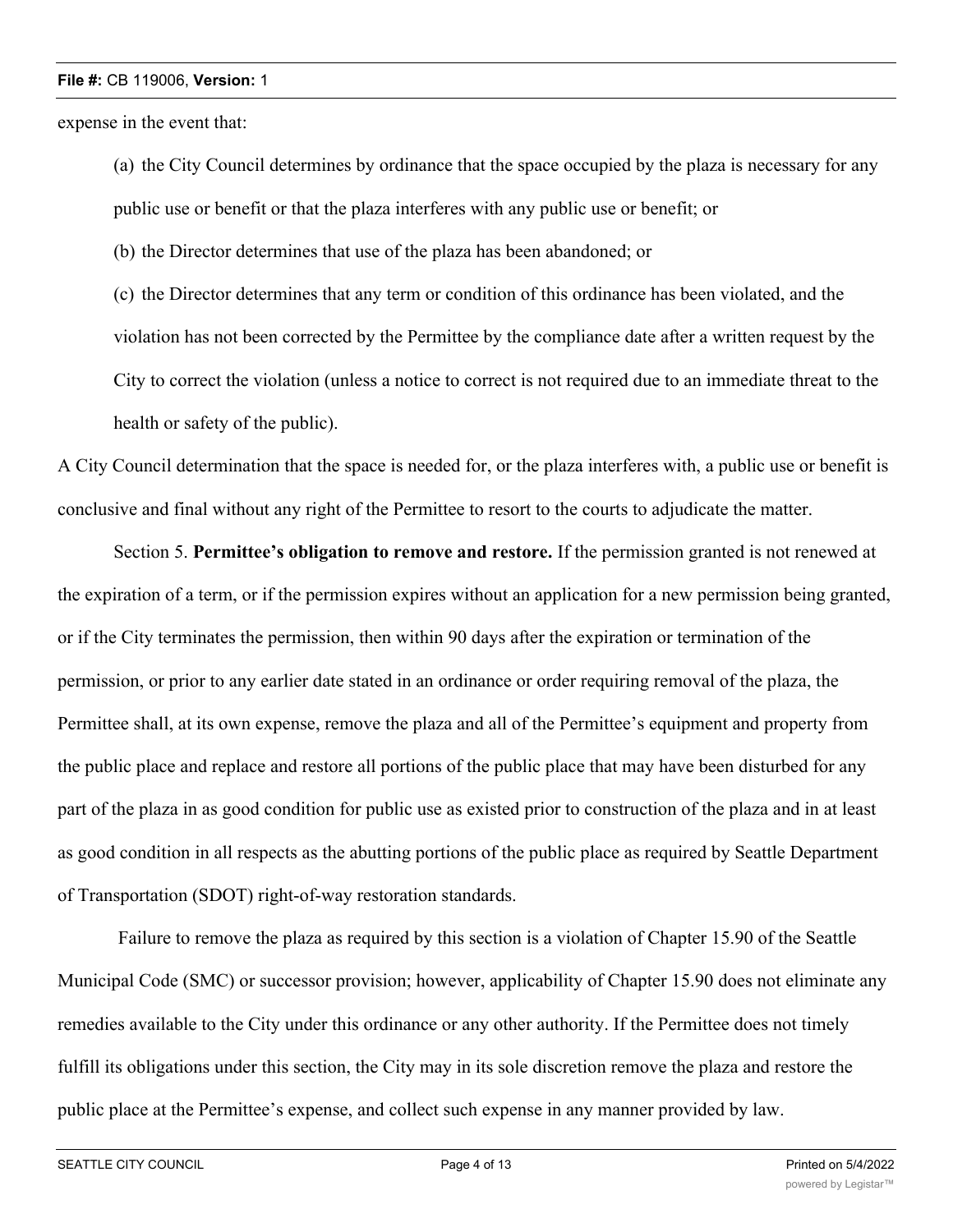Upon the Permittee's completion of removal and restoration in accordance with this section, or upon the City's completion of the removal and restoration and the Permittee's payment to the City for the City's removal and restoration costs, the Director shall then issue a certification that the Permittee has fulfilled its removal and restoration obligations under this ordinance. Upon prior notice to the Permittee and entry of written findings that it is in the public interest, the Director may, in the Director's sole discretion, conditionally or absolutely excuse the Permittee from compliance with all or any of the Permittee's obligations under this section.

Section 6. **Repair or reconstruction.** The plaza shall remain the exclusive responsibility of the Permittee and the Permittee shall maintain the plaza in good and safe condition for the protection of the public. The Permittee shall not reconstruct or repair the plaza except in strict accordance with plans and specifications approved by the Director. The Director may, in the Director's judgment, order the plaza reconstructed or repaired at the Permittee's cost and expense because of: the deterioration or unsafe condition of the plaza; the installation, construction, reconstruction, maintenance, operation, or repair of any municipally-owned public utilities; or for any other cause.

Section 7. **Failure to correct unsafe condition.** After written notice to the Permittee and failure of the Permittee to correct an unsafe condition within the time stated in the notice, the Director may order the plaza be closed or removed at the Permittee's expense if the Director deems that the plaza have become unsafe or create a risk of injury to the public. If there is an immediate threat to the health or safety of the public, a notice to correct is not required.

Section 8. **Continuing obligations.** Notwithstanding termination or expiration of the permission granted, or closure or removal of the plaza, the Permittee shall remain bound by all of its obligations under this ordinance until the Director has issued a certification that the Permittee has fulfilled its removal and restoration obligations under Section 5 of this ordinance. Notwithstanding the issuance of that certification, the Permittee shall continue to be bound by the obligations in Section 9 of this ordinance and shall remain liable for any unpaid fees assessed under Section 17 of this ordinance.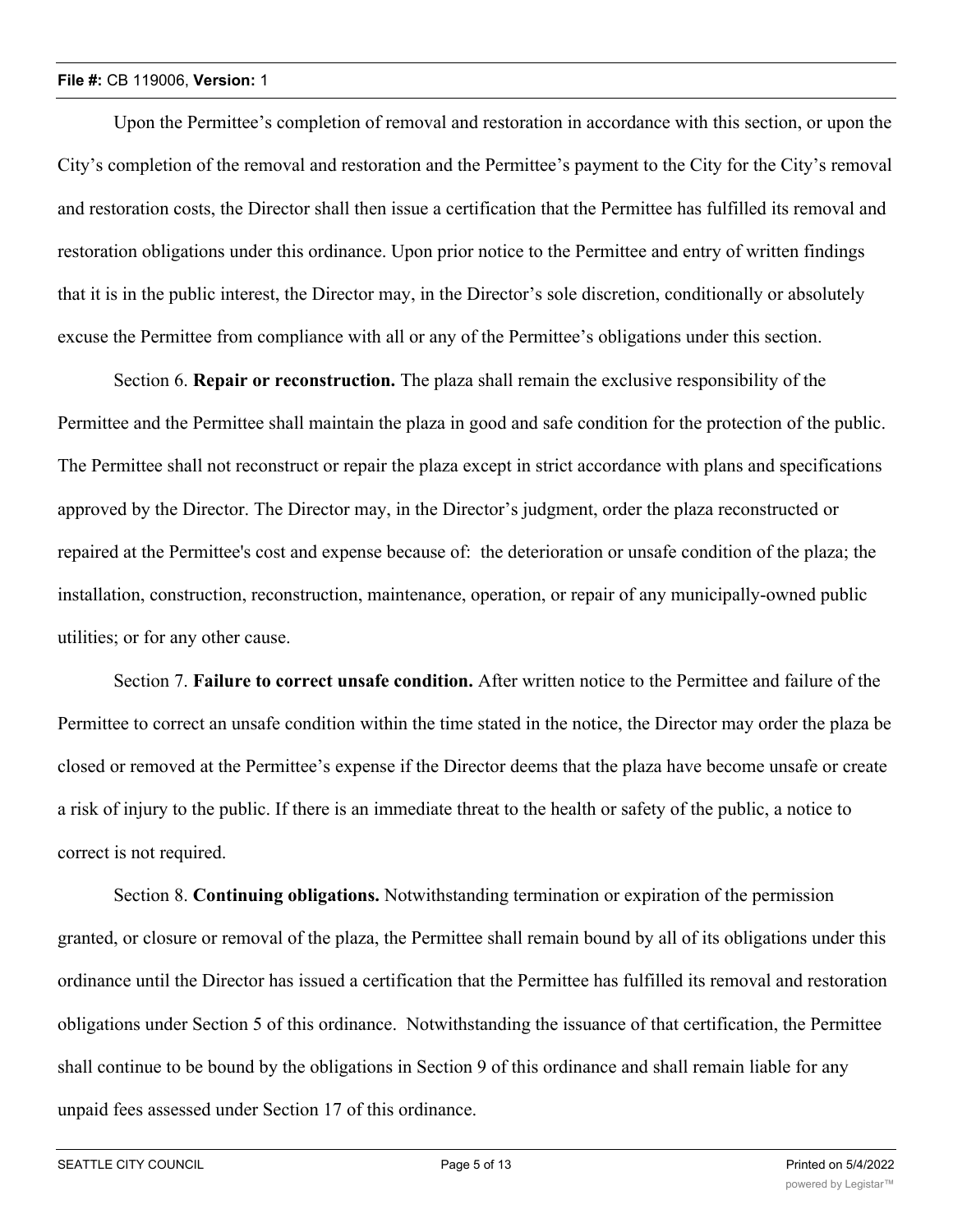Section 9. **Release, hold harmless, indemnification, and duty to defend.** The Permittee, by accepting the terms of this ordinance, releases the City, its officials, officers, employees, and agents from any and all claims, actions, suits, liability, loss, costs, expense, attorneys' fees, or damages of every kind and description arising out of or by reason of the plaza or this ordinance, including but not limited to claims resulting from injury, damage, or loss to the Permittee or the Permittee's property.

The Permittee agrees to at all times defend, indemnify, and hold harmless the City, its officials, officers, employees, and agents from and against all claims, actions, suits, liability, loss, costs, expense, attorneys' fees, or damages of every kind and description, excepting only damages that may result from the sole negligence of the City, that may accrue to, be asserted by, or be suffered by any person or property including, without limitation, damage, death or injury to members of the public or to the Permittee's officers, agents, employees, contractors, invitees, tenants, tenants' invitees, licensees, or successors and assigns, arising out of or by reason of:

(a) the existence, condition, construction, reconstruction, modification, maintenance, operation, use, or removal of the plaza or any portion thereof, or the use, occupation, or restoration of the public place or any portion thereof by the Permittee or any other person or entity;

(b) anything that has been done or may at any time be done by the Permittee by reason of this ordinance; or

(c) the Permittee failing or refusing to strictly comply with every provision of this ordinance; or arising out of or by reason of the plaza or this ordinance in any other way.

If any suit, action, or claim of the nature described above is filed, instituted, or begun against the City, the Permittee shall upon notice from the City defend the City, with counsel acceptable to the City, at the sole cost and expense of the Permittee, and if a judgment is rendered against the City in any suit or action, the Permittee shall fully satisfy the judgment within 90 days after the action or suit has been finally determined, if determined adversely to the City. If it is determined by a court of competent jurisdiction that Revised Code of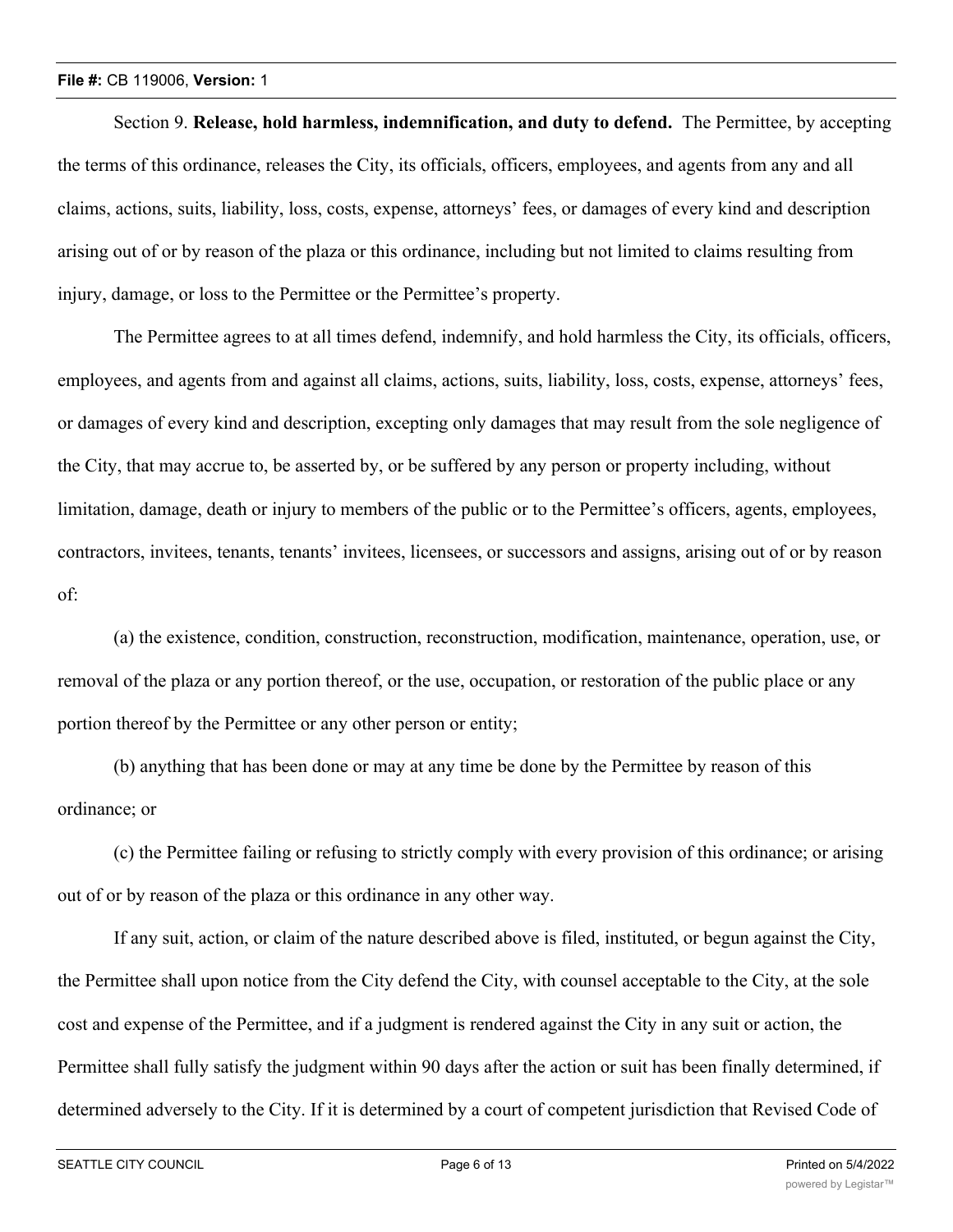Washington (RCW) 4.24.115 applies to this ordinance, then in the event claims or damages are caused by or result from the concurrent negligence of the City, its agents, contractors, or employees, and the Permittee, its agents, contractors, or employees, this indemnity provision shall be valid and enforceable only to the extent of the negligence of the Permittee or the Permittee's agents, contractors, or employees.

Section 10. **Insurance.** For as long as the Permittee exercises any permission granted by this ordinance and until the Director has issued a certification that the Permittee has fulfilled its removal and restoration obligations under Section 5 of this ordinance, the Permittee shall obtain and maintain in full force and effect, at its own expense, insurance and/or self-insurance that protects the Permittee and the City from claims and risks of loss from perils that can be insured against under commercial general liability (CGL) insurance policies in conjunction with:

- (a) Construction, reconstruction, modification, operation, maintenance, use, existence, or removal of the plaza or any portion thereof, as well as restoration of any disturbed areas of the public place in connection with removal of the plaza;
- (b) The Permittee's activity upon or the use or occupation of the public place described in Section 1 of this ordinance; and
- (c) Claims and risks in connection with activities performed by the Permittee by virtue of the permission granted by this ordinance.

Minimum insurance requirements are CGL insurance written on an occurrence form at least as broad as the Insurance Services Office (ISO) CG 00 01. The City requires insurance coverage to be placed with an insurer admitted and licensed to conduct business in Washington State or with a surplus lines carrier pursuant to chapter 48.15 RCW. If coverage is placed with any other insurer or is partially or wholly self-insured, such insurer(s) or self-insurance is subject to approval by the City's Risk Manager.

Minimum limits of liability shall be \$2,000,000 per Occurrence; \$4,000,000 General Aggregate; \$2,000,000 Products/Completed Operations Aggregate, including Premises Operations; Personal/Advertising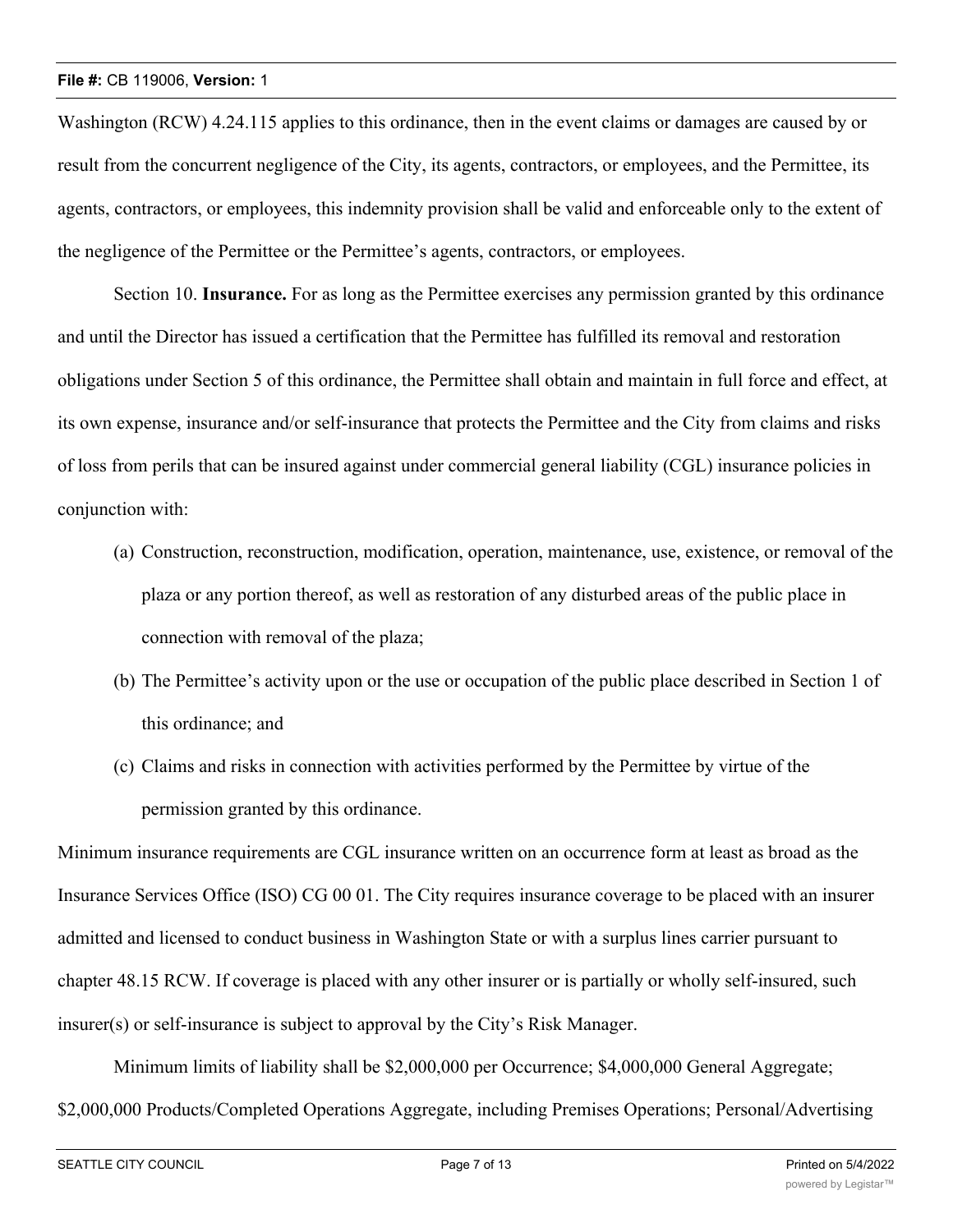Injury; Contractual Liability. Coverage shall include the "City of Seattle, its officers, officials, employees and agents" as additional insureds for primary and non-contributory limits of liability subject to a Separation of Insureds clause.

Within 60 days after the effective date of this ordinance, the Permittee shall provide to the City, or cause to be provided, certification of insurance coverage including an actual copy of the blanket or designated additional insured policy provision per the ISO CG 20 12 endorsement or equivalent. The insurance coverage certification shall be delivered or sent to the Director or to SDOT at an address as the Director may specify in writing from time to time. The Permittee shall provide a certified complete copy of the insurance policy to the City promptly upon request.

If the Permittee is self-insured, a letter of certification from the Corporate Risk Manager may be submitted in lieu of the insurance coverage certification required by this ordinance, if approved in writing by the City's Risk Manager. The letter of certification must provide all information required by the City's Risk Manager and document, to the satisfaction of the City's Risk Manager, that self-insurance equivalent to the insurance requirements of this ordinance is in force. After a self-insurance certification is approved, the City may from time to time subsequently require updated or additional information. The approved self-insured Permittee must provide 30 days' prior notice of any cancellation or material adverse financial condition of its self-insurance program. The City may at any time revoke approval of self-insurance and require the Permittee to obtain and maintain insurance as specified in this ordinance.

In the event that the Permittee assigns or transfers the permission granted by this ordinance, the Permittee shall maintain in effect the insurance required under this section until the Director has approved the assignment or transfer pursuant to Section 14 of this ordinance.

Section 11. **Contractor insurance.** The Permittee shall contractually require that any and all of its contractors performing work on any premises contemplated by this permit name the "City of Seattle, its officers, officials, employees and agents" as additional insureds for primary and non-contributory limits of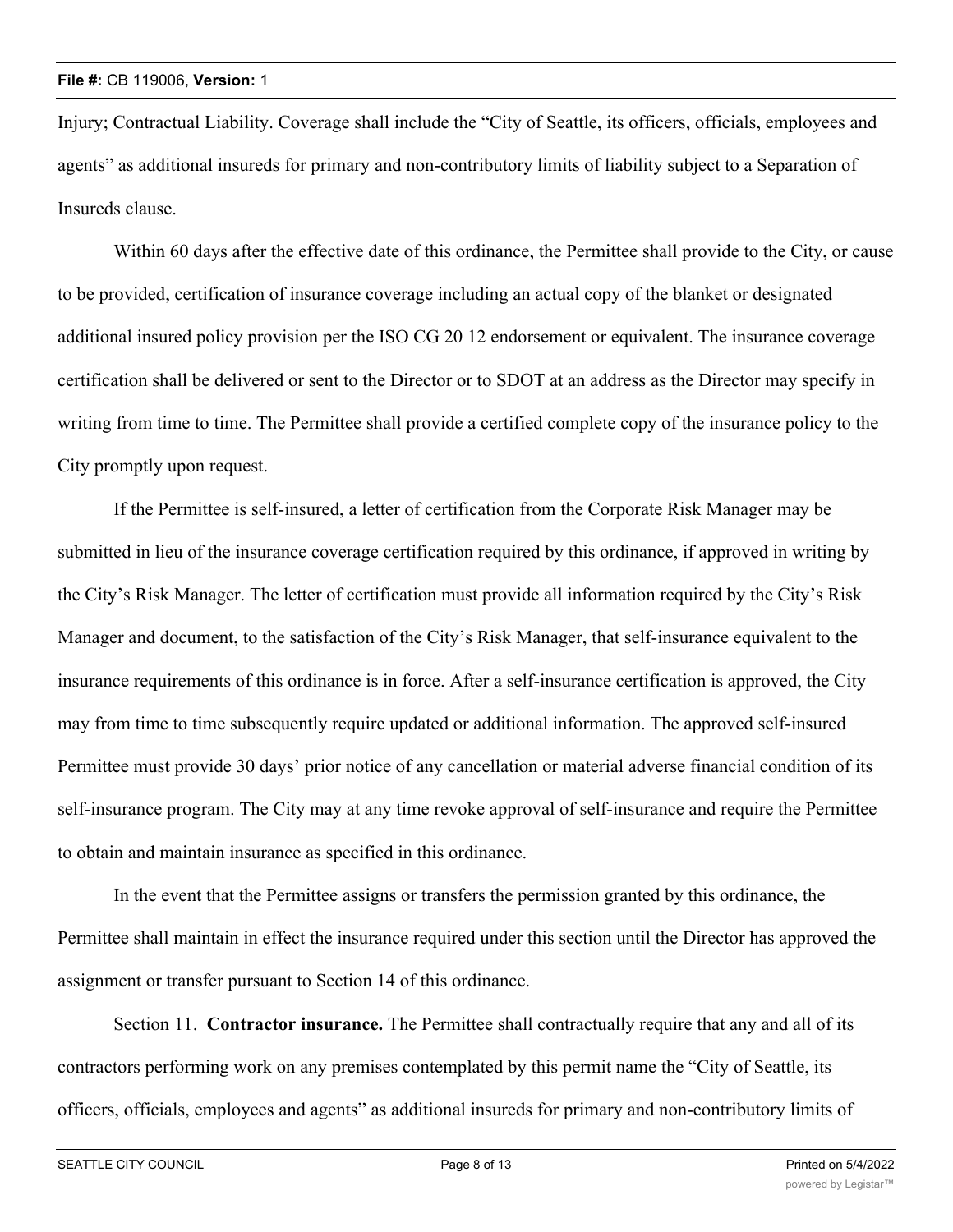liability on all CGL, Automobile and Pollution liability insurance and/or self-insurance. The Permittee shall also include in all contract documents with its contractors a third-party beneficiary provision extending to the City construction indemnities and warranties granted to the Permittee.

Section 12. **Performance bond.** Within 60 days after the effective date of this ordinance, the Permittee shall deliver to the Director for filing with the City Clerk a sufficient bond executed by a surety company authorized and qualified to do business in the State of Washington that is: in the amount of \$110,000, and conditioned with a requirement that the Permittee shall comply with every provision of this ordinance and with every order the Director issues under this ordinance. The Permittee shall ensure that the bond remains in effect until the Director has issued a certification that the Permittee has fulfilled its removal and restoration obligations under Section 5 of this ordinance. An irrevocable letter of credit approved by the Director in consultation with the City Attorney's Office may be substituted for the bond. In the event that the Permittee assigns or transfers the permission granted by this ordinance, the Permittee shall maintain in effect the bond or letter of credit required under this section until the Director has approved the assignment or transfer pursuant to Section 14 of this ordinance.

Section 13. **Adjustment of insurance and bond requirements.** The Director may adjust minimum liability insurance levels and surety bond requirements during the term of this permission. If the Director determines that an adjustment is necessary to fully protect the interests of the City, the Director shall notify the Permittee of the new requirements in writing. The Permittee shall, within 60 days of the date of the notice, provide proof of the adjusted insurance and surety bond levels to the Director.

Section 14. **Consent for and conditions of assignment or transfer.** The permission granted by this ordinance shall not be assignable or transferable by operation of law; nor shall the Permittee transfer, assign, mortgage, pledge or encumber the same without the Director's consent, which the Director shall not unreasonably refuse. The Director may approve assignment or transfer of the permission granted by this ordinance to a successor entity only if the successor or assignee has accepted in writing all of the terms and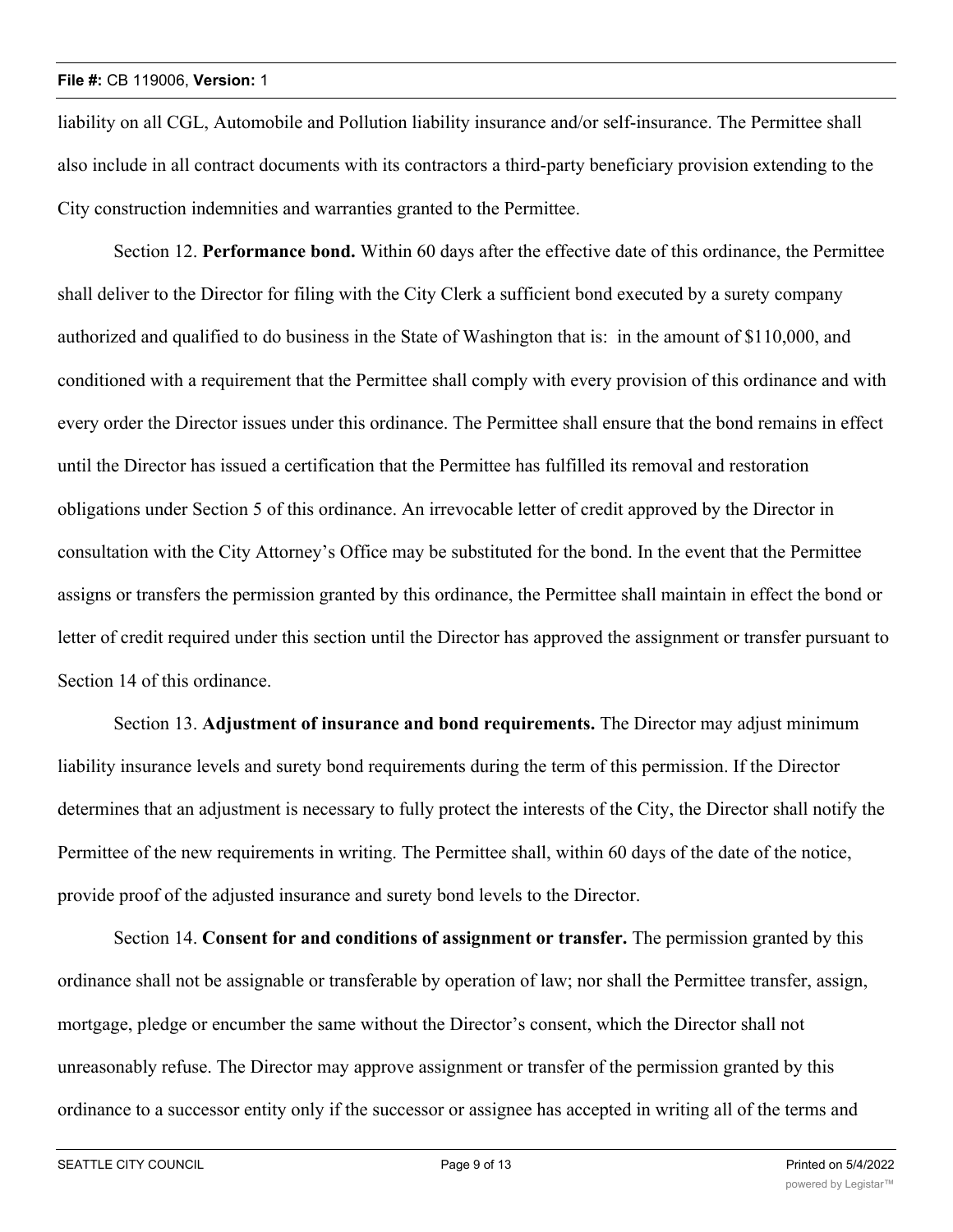conditions of the permission granted by this ordinance; has provided, at the time of the acceptance, the bond and certification of insurance coverage required under this ordinance; and has paid any fees due under Section 15 and Section 17 of this ordinance. Upon the Director's approval of an assignment or transfer, the rights and obligations conferred on the Permittee by this ordinance shall be conferred on the successors and assigns. Any person or entity seeking approval for an assignment or transfer of the permission granted by this ordinance shall provide the Director with a description of the current and anticipated use of the plaza.

Section 15. **Inspection fees.** The Permittee shall, as provided by SMC Chapter 15.76 or successor provision, pay the City the amounts charged by the City to inspect the plaza during construction, reconstruction, repair, annual safety inspections, and at other times deemed necessary by the City. An inspection or approval of the plaza by the City shall not be construed as a representation, warranty, or assurance to the Permittee or any other person as to the safety, soundness, or condition of the plaza. Any failure by the City to require correction of any defect or condition shall not in any way limit the responsibility or liability of the Permittee.

Section 16. **Inspection reports.** The Permittee shall submit to the Director, or to SDOT at an address specified by the Director, an inspection report that:

- (a) describes the physical dimensions and condition of all load-bearing elements;
- (b) describes any damages or possible repairs to any element of the plaza;
- (c) prioritizes all repairs and establishes a timeframe for making repairs; and
- (d) is stamped by a professional structural engineer licensed in the State of Washington.

In the event of a natural disaster or other event that may have damaged the plaza, the Director may require that additional reports be submitted by a date established by the Director. The Permittee has the duty of inspecting and maintaining the plaza. The responsibility to submit structural inspection reports periodically or as required by the Director does not waive or alter any of the Permittee's other obligations under this ordinance. The receipt of any reports by the Director shall not create any duties on the part of the Director. Any failure by the Director to require a report, or to require action after receipt of any report, shall not waive or limit the obligations of the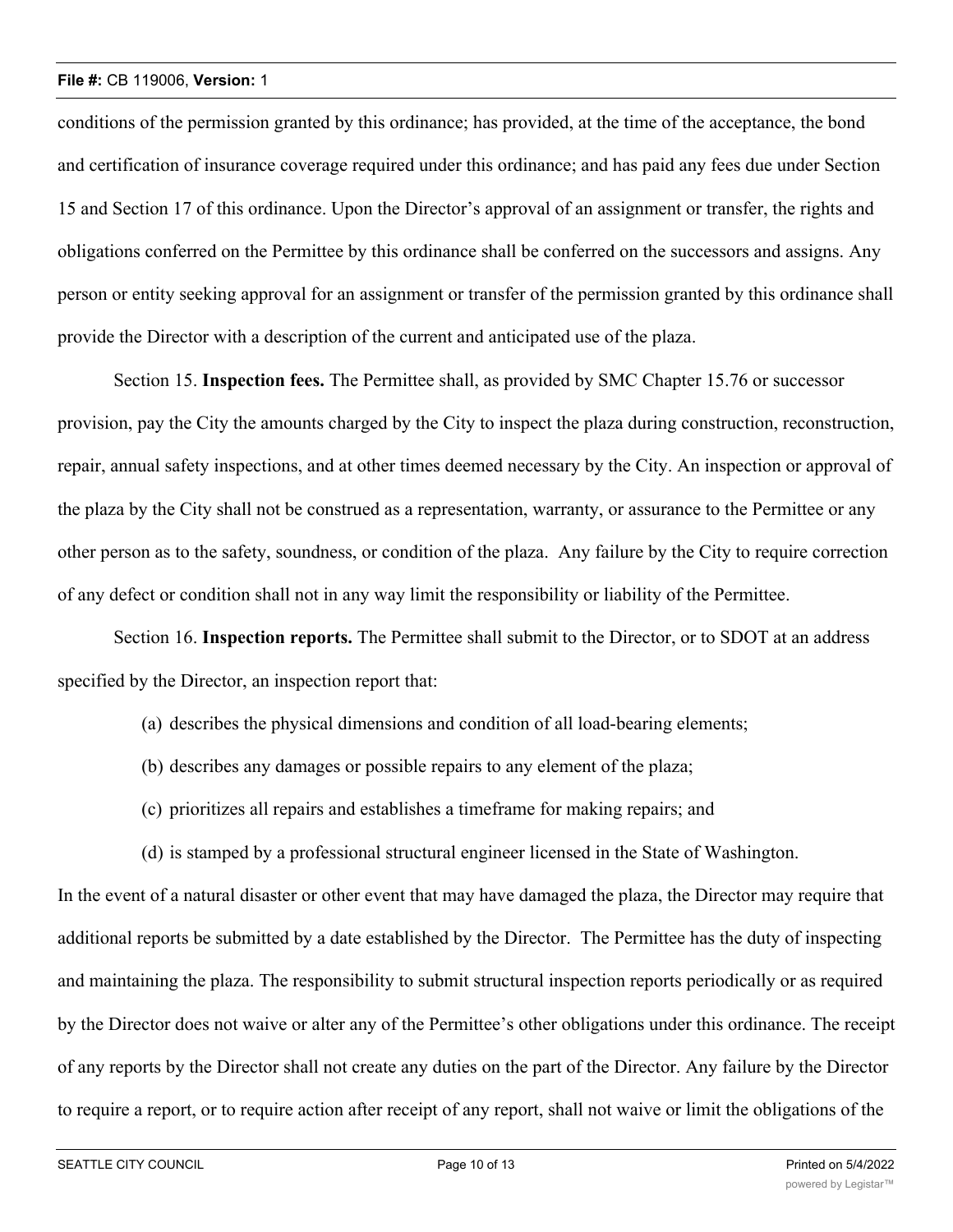Permittee.

Section 17. **Annual fee.** Beginning on the effective date of this ordinance, and annually thereafter, the Permittee shall promptly pay to the City, upon statements or invoices issued by the Director, an annual fee of \$5,121.76, or as adjusted annually thereafter, for the privileges granted by this ordinance.

Adjustments to the annual fee shall be made in accordance with a term permit fee schedule adopted by the City Council and may be made every year. In the absence of a schedule, the Director may only increase or decrease the previous year's fee to reflect any inflationary changes so as to charge the fee in constant dollar terms. This adjustment will be calculated by adjusting the previous year's fee by the percentage change between the two most recent year-end values available for the Consumer Price Index for the Seattle-Tacoma-Bremerton Area, All Urban Consumers, All Products, Not Seasonally Adjusted. All payments shall be made to the City Finance Director for credit to the Transportation Operating Fund.

Section 18. **Compliance with other laws.** Permittee shall construct, maintain, and operate the plaza in compliance with all applicable federal, state, County and City laws and regulations. Without limitation, in all matters pertaining to the plaza, the Permittee shall comply with the City's laws prohibiting discrimination in employment and contracting including Seattle's Fair Employment Practices Ordinance, Chapter 14.04, and Fair Contracting Practices code, Chapter 14.10 (or successor provisions).

Section 19. **Acceptance of terms and conditions.** The Permittee shall deliver to the Director its written signed acceptance of the terms of this ordinance within 60 days after the effective date of this ordinance. The Director shall file the written acceptance with the City Clerk. If no such acceptance is received within that 60 day period, the privileges conferred by this ordinance shall be deemed declined or abandoned and the permission granted deemed lapsed and forfeited. The Permittee shall not commence construction of the plaza prior to the Permittee delivering its written signed acceptance of the terms of this ordinance and providing the bond and certification of insurance coverage required by this ordinance as well as the covenant agreement required by Section 20 of this ordinance.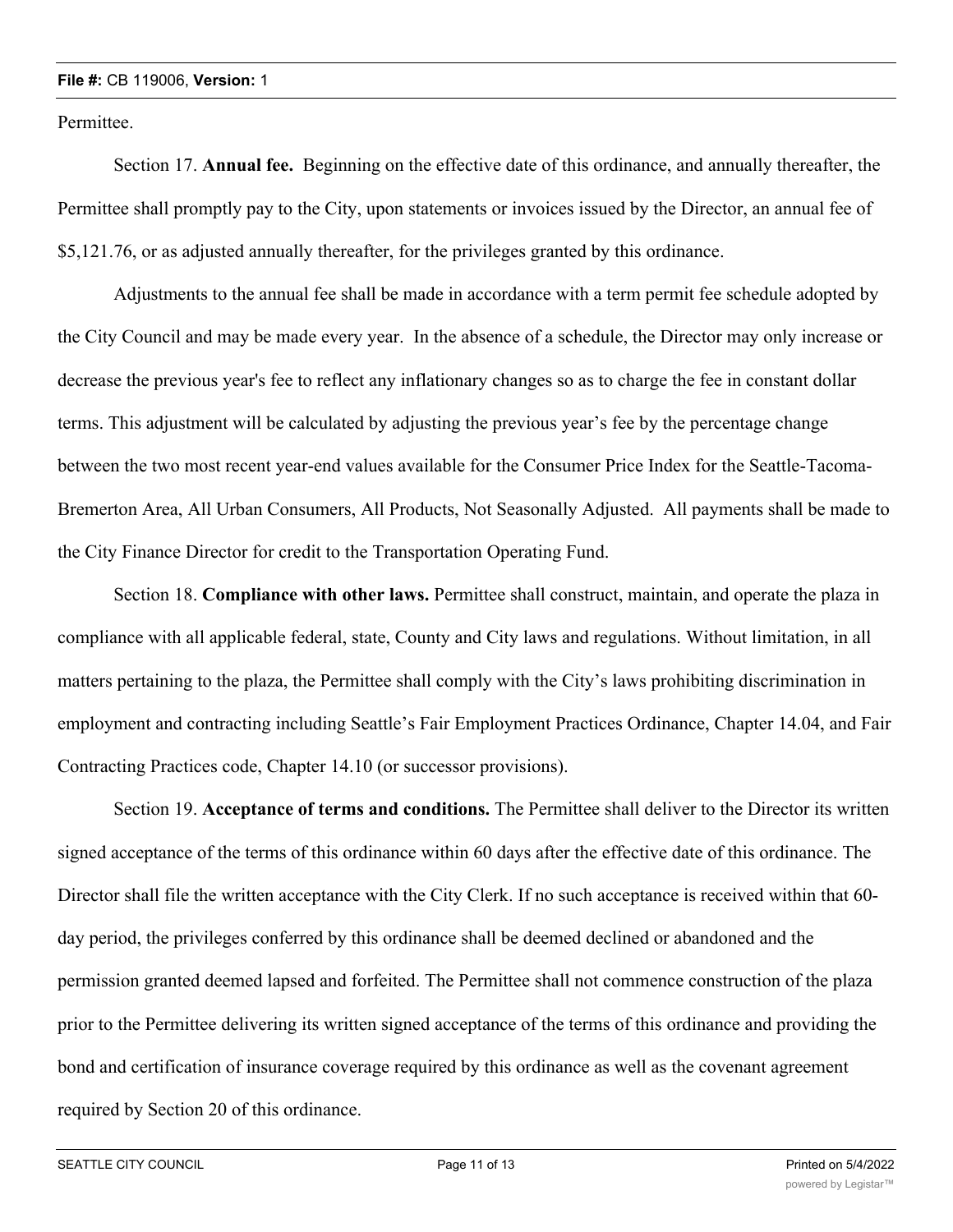Section 20. **Obligations run with the Property.** The obligations and conditions imposed on the Permittee by and through this ordinance are covenants that run with the land and bind subsequent owners of the property adjacent to the plaza and legally described in Section 1 of this ordinance (the "Property"), regardless of whether the Director has approved assignment or transfer of the permission granted herein to such subsequent owner(s). At the request of the Director, Permittee shall provide to the Director a current title report showing the identity of all owner(s) of the Property and all encumbrances on the Property. The Permittee shall, within 60 days of the effective date of this ordinance, and prior to conveying any interest in the Property, deliver to the Director upon a form to be supplied by the Director, a covenant agreement imposing the obligations and conditions set forth in this ordinance, signed and acknowledged by the Permittee and any other owner(s) of the Property and recorded with the King County Recorder's Office. The Director shall file the recorded covenant agreement with the City Clerk. The covenant agreement shall reference this ordinance by its ordinance number. At the request of the Director, Permittee shall cause encumbrances on the Property to be subordinated to the covenant agreement.

Section 21. **Section titles.** Section titles are for convenient reference only and do not modify or limit the text of a section.

Section 22. This ordinance shall take effect and be in force 30 days after its approval by the Mayor, but if not approved and returned by the Mayor within ten days after presentation, it shall take effect as provided by Seattle Municipal Code Section 1.04.020.

| Passed by the City Council the                           | day of |        | , 2017, and signed by |
|----------------------------------------------------------|--------|--------|-----------------------|
| me in open session in authentication of its passage this |        | day of | 2017.                 |